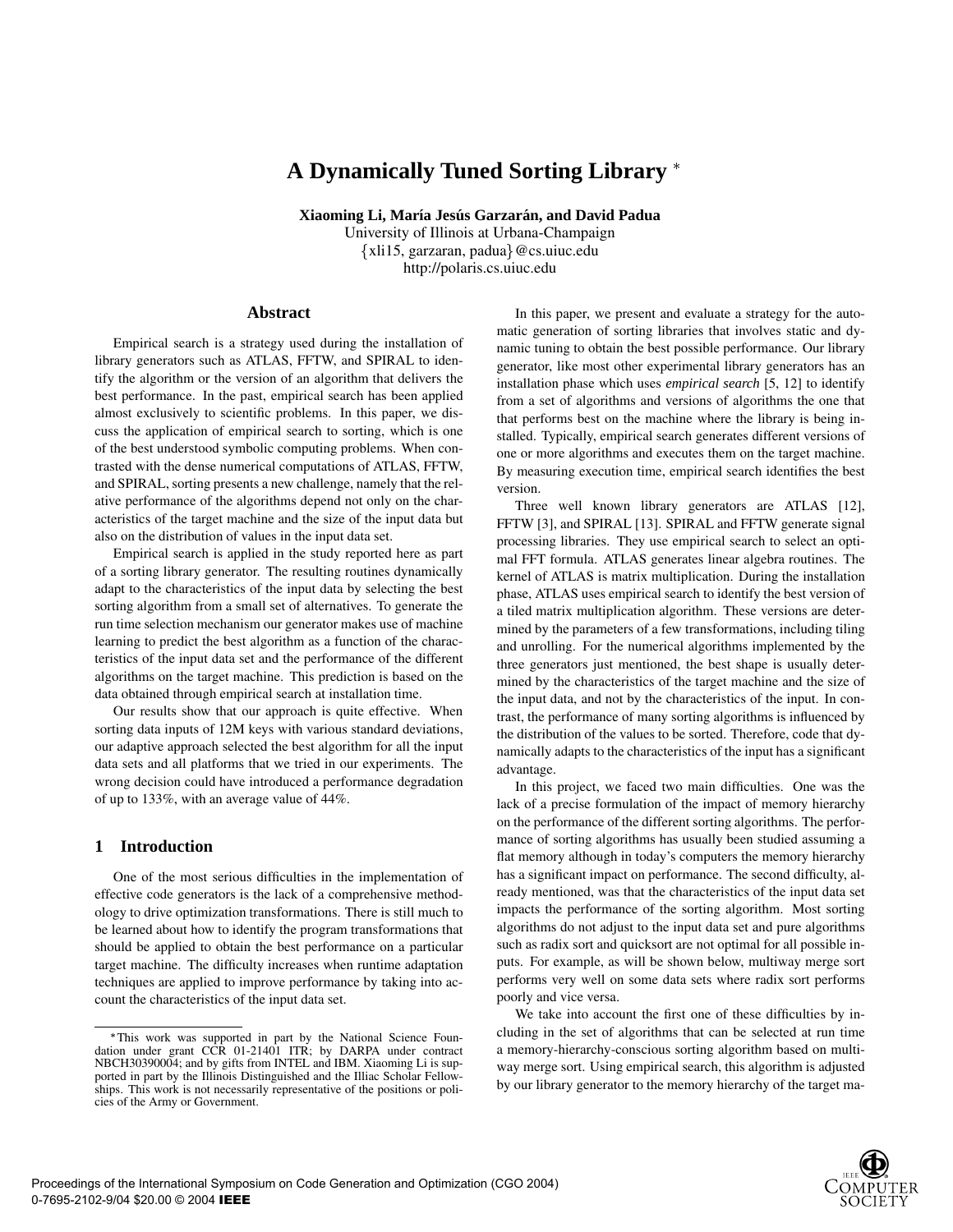chine from the register level to the L2 cache. To deal with the effect of the input data set, we propose a runtime adaptation mechanism that selects a sorting algorithm from a set that includes quicksort, our version of multiway merge sort, and a radix-based sorting algorithm [4]. For this runtime adaptation we use a machine learning strategy applied in combination with empirical search which, as will be seen below, is quite effective in the identification of the best strategy in each case. The techniques developed for the automatic generation of a non-numerical algorithm and the application of machine learning for runtime selection are the two most important contributions of this work. No previous study has tried to dynamically identify which is the best sorting algorithm based on the characteristics of the input data and the architecture of the machine.

The remainder of the paper is organized as follows. In Section 2, we introduce several sorting algorithms including a fast radix-based sorting algorithm and our memory hierarchy conscious sorting algorithm. Section 3 presents the factors that affect the performance of several of the sorting algorithms discussed in Section 2. In Section 4, we discuss the installation phase of our library generator and the runtime mechanism we use to select one of the algorithm candidates. In Section 5, we present our experimental results. Finally, concluding remarks are given in Section 6.

## **2 Sorting Algorithms**

Sorting is one of the topics that has been studied most extensively in Computer Science. A large number of sorting algorithms have been proposed and their asymptotic complexity, in terms of the number of comparisons or number of iterations, has been carefully analyzed [6]. In the recent past, there has been a growing interest on improvements to sorting algorithms that do not affect their asymptotic complexity but nevertheless improve performance by enhancing data locality [4, 7, 8]. The algorithms resulting from these improvements have been called *cache-conscious*.

As mentioned in the introduction, the main focus of this paper is the study of strategies for the optimization of sorting algorithms: empirical search to determine the best form of the algorithm and the use of characteristics of the input data to select the best algorithm at run time. Our runtime selection process makes use of the number of records to sort and a characteristic of the distribution of the keys, called *entropy*, that we define in Section 4.

Figure 1 illustrates the type of studies conducted in the past to compare sorting algorithms. Figure 1 shows the execution time of three sorting algorithms: quicksort (*Quicksort*), multiway merge sort (*Multiway merge*), and a cache-conscious radix sort(*CC-radix*) when applied to data with three different distributions (*Uniform*, *Normal* and *Exponential*). In the figure, the number of keys to sort increases from 128K to 16M keys and the standard deviation remains constant to a value of 512K. The keys are 32 bit integers. Results are shown for an Intel Pentium III Xeon platform. The figure shows that the relative behavior of the algorithms does not change with the number of keys or the distribution. A different perspective is obtained from Figure 2, where the execution time is plotted against the standard deviation. Results are shown for two platforms:Intel Pentium III Xeon and Sun Ultra-Sparc III. For each platform, 2M (figures on the left column) and

16M (figures on the right column) keys are sorted. As Figure 2 shows, the standard deviation and the number of keys to sort has a significant impact on the relative performance of the different sorting algorithms. As Figure 1 shows, evaluating the performance of the different algorithm as a function only of the number of keys usually leads to the conclusion that a particular algorithm is the best across the board. This approach does not take into account that, as Figure 2 shows, the relative performance of the different sorting algorithms also depends on the standard deviation of the input data. As it will be shown later, the general trend of each algorithm is the same for all the platforms we considered. For example, as shown in Figure 2, the execution time of CC-radix sort decreases as the standard deviation increases. However, the cross-point is different in each platform. Before we explain our approach, we present some of the implementation details of the baseline algorithms that we have selected to include in our library.



**Figure 1.** Effect of the distribution and number of keys on the performance of sorting algorithms

In this work, we use versions of quicksort, radix sort, and multiway merge sort as the main alternatives from where the runtime selection will be made. We also considered heap sort and merge sort, but we found that in none of the cases we evaluated either of these two algorithms performs better than the best of the first three algorithm. Quicksort and multiway merge sort are comparisonbased algorithms, while radix sort is a radix-based algorithm. Our experiments also show that *insertion sort* and *sorting networks* can sort small amounts of data very efficiently because they can exploit the locality in the cache or at the register level. These two algorithms are used in conjunction with the other three algorithms as will be described below. Throughout the remainder of this section, we will assume that the records to be sorted contain only the key and that these keys are of fixed length.

#### **2.1 Quicksort**

Quicksort is an in-place divide-and-conquer algorithm. The algorithm is based on a partition procedure which, given a set of records stored in consecutive locations, chooses a key as a pivot and rearranges the records in such a way that the record containing the pivot is placed in its final position, the records with keys smaller than or equal to the pivot are placed before the pivot, and the records with larger keys are placed after the pivot. The algo-

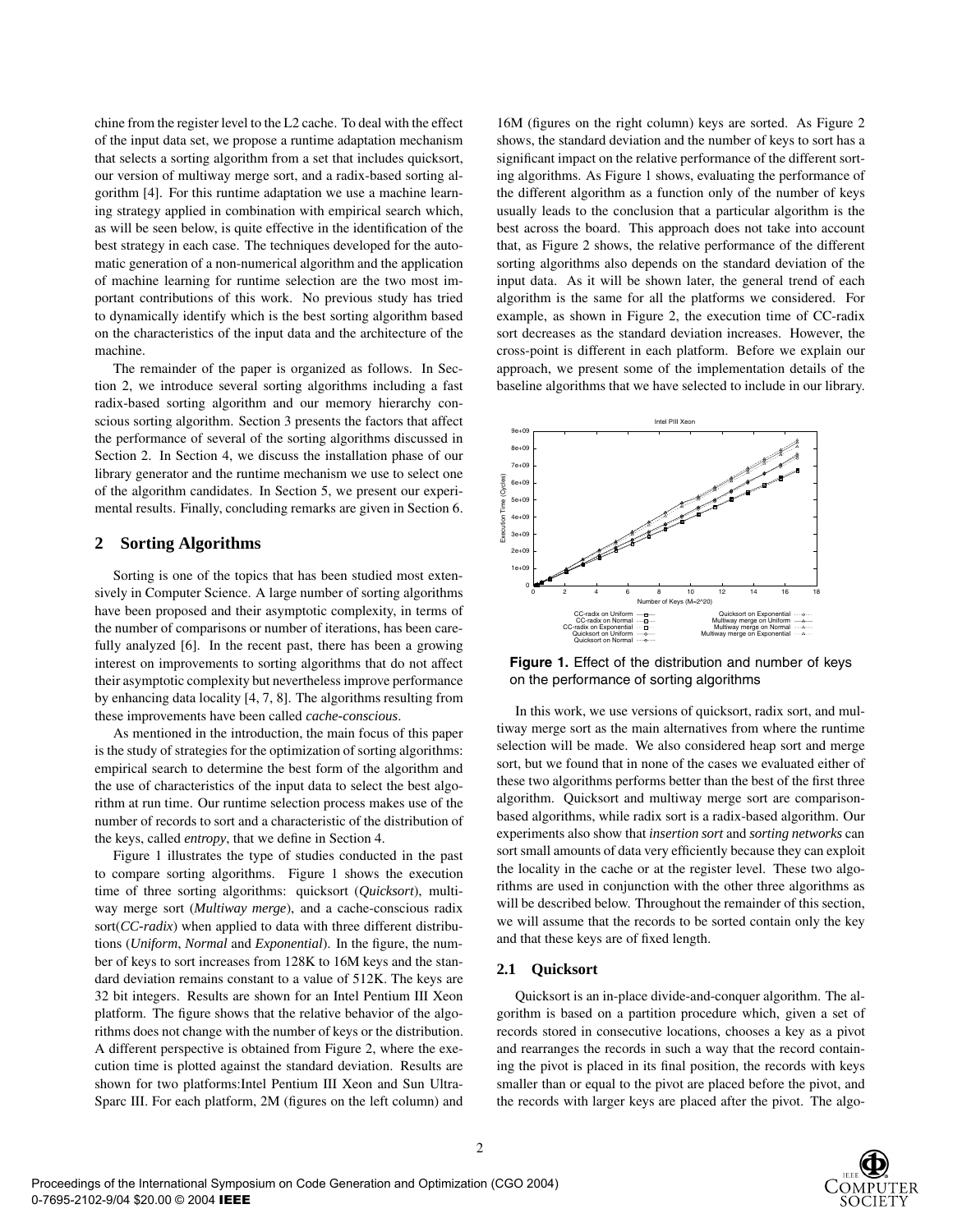

**Figure 2.** The effect of the standard deviation on the performance of the sorting algorithms. Plots on the left column correspond to 2M keys, while plots on the right column correspond to 16M keys.

rithm recursively works on the region to the left of the pivot and on the region to its right.

Sedgewick [11] suggested several optimizations to Quicksort that we implemented for this study: 1) place a value bigger than the pivot on the rightmost position of the vector and a value smaller than the pivot on the leftmost position to avoid having to check the vector index at each step; 2) proceed iteratively rather than recursively; 3) use the median of the first, the middle and the last keys as the pivot; 4) use insertion sort for small partitions. Sedgewick suggests not to sort immediately "small" unsorted partitions generated by quicksort, but to do it at a final pass that applies insertion sort to the whole vector of records. We implemented this last optimization as one of the alternatives to be evaluated by empirical search.

One of the advantages of Quicksort is that it does not require additional data structures for sorting, since the sorting is done inplace on the input vector of records. The number of comparisons executed by Quicksort is on the average  $O(N \log_2(N))$ , where the num N is the number of keys to sort. Quicksort has the best average execution time although its worst case can be  $O(N^2)$ .

## **2.2 A Cache-Conscious Radix Sort**

Radix sort is the most important non-comparison algorithm [4]. If the keys to be sorted are b-bit integers and the radix sort algorithm uses radix  $2<sup>r</sup>$ , the b bits representing an element can be viewed as a set of  $\lceil b/r \rceil$  digits of r bits each. The algorithm proceeds in  $\lceil b/r \rceil$  phases. The *i*th phase sorts the key on the value of the *i*th radix  $2<sup>r</sup>$  digit of the keys. The keys are totally sorted after  $\lceil b/r \rceil$  phases.

For radix sort we use the implementation of Jiménez et al [4]. To sort the keys in each phase, their implementation relies on a counting algorithm [6] that proceeds in three steps for each phase. First, a vector containing the histogram of the number of records with each value of the digit is computed. Thus, during phase *i*, the first step computes vector element  $v(j)$  which contains the number of keys whose *i*th digit s equal to *j* with  $0 \le j \le 2^r - 1$ . Next, an accumulation step computes the partial sum  $\sum_{j=0}^{k} v(j)$  with  $0 \leq k \leq 2^{r} - 1$ . Finally, a movement step reads the records from the original vector S and moves them to a destination vector. The position where a key is written in the destination vector is indicated in the partial sums for each value of the digit to be sorted. Once a key is moved from the original vector to the destination vector, the corresponding counter is incremented. The original vector and the destination vector interchange their roles in consecutive phases.

The complexity of radix sort is only  $O(N)$ , where N is the number of keys to sort. Thus, the main advantage of radix is in the number of instructions it executes. It has, however, the disadvantage that its data locality is not very good. To overcome this problem, Jiménez et al [4] have proposed a cache-conscious radix sort (CC-radix sort) algorithm shown in Figure 3.

CC-radix sort recursively checks if the data structures to sort the keys (the original vector of records, the destination vector, and the counters) fit in the cache. If they do, the simple radix sort algorithm is used. If, however, the data structures do not fit in the cache, the algorithm partitions the bucket into sub-buckets using *reverse sorting*. In reverse sorting, a bucket is partitioned using the highest order digit of the key that has not been used yet to partition the data. Keys in each sub-bucket are later sorted using a

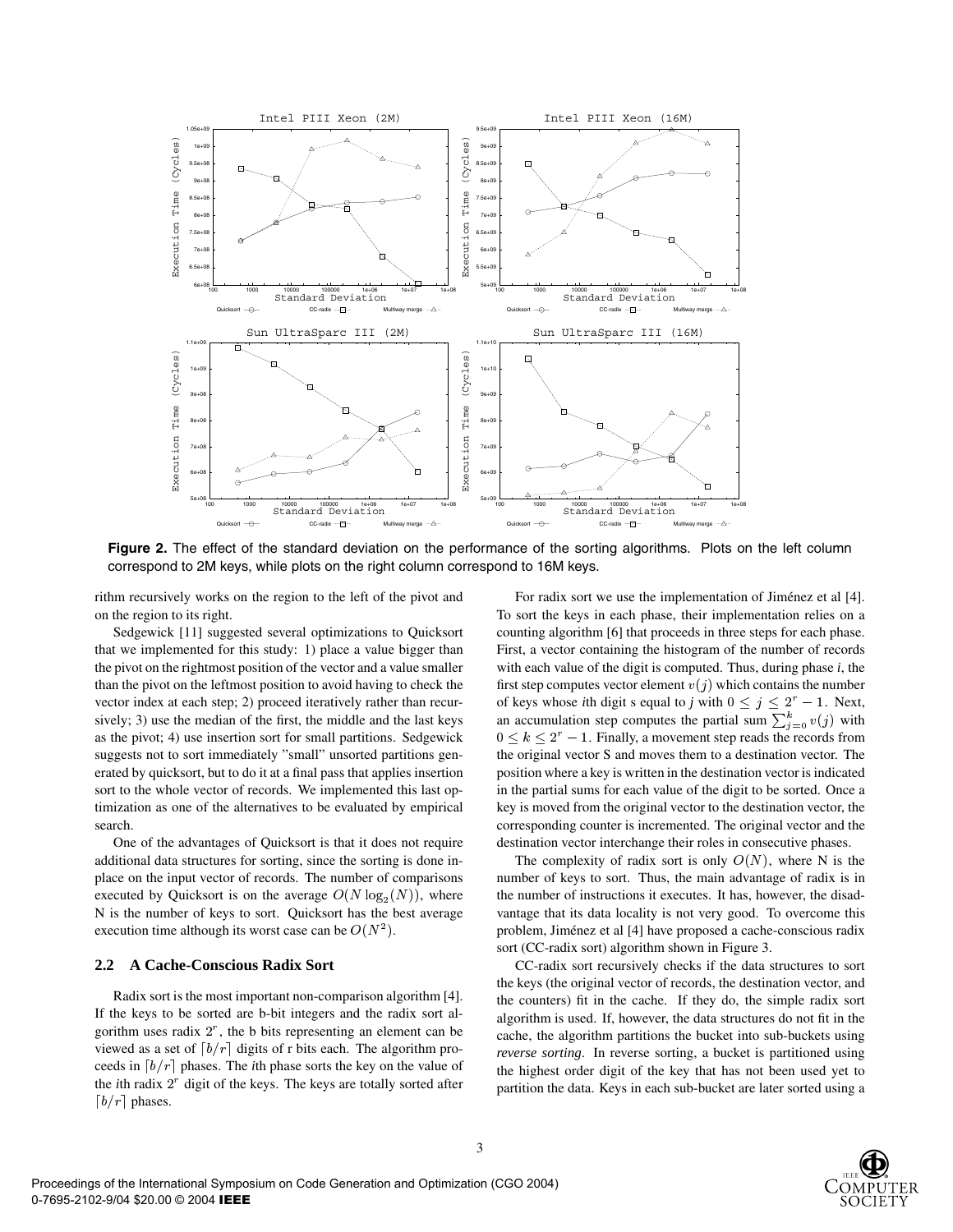#### **CC-radix(bucket)**

```
if fits in cache (bucket) then
    Radix sort (bucket)
else
    sub-buckets = Reverse sorting(bucket)
    for each sub-bucket in sub-buckets
        CC-radix(sub-buckets)
    endfor
endif
```
**Figure 3.** Pseudocode for CC-radix

simple radix sort by all the lower order digits, but the sub-buckets are already sorted with each other by the higher order digits that were used to create them.

Other implementation details of Jiménez's implementation of CC-radix sort (which is the one that we use in our experiments) are: 1) proceed iteratively instead of recursively; 2) compute the histogram of all the digits of a bucket the first time that radix sort is applied. This reduces the amount of reads of the bucket although it requires as many vectors of counters as digits remain to sort in the corresponding bucket; 3) set the number of bits  $,r$ , that determine the radix  $2<sup>r</sup>$  for all reverse sorting instances so that  $r \leq \log_2 S_{TLB} - 1$ , where  $S_{TLB}$  is the number of the TLB entries. The reason for this constraint is as follows. Assume that the number of keys to be sorted is larger than the memory that can be represented at a given time in the TLB, and that the values of the digits are uniformly distributed. Then, if  $r > \log_2 S_{TLB} - 1$ , the to  $O(N)$ , the wors addresses of the 2<sup>*r*</sup> buckets could not be represented in the TLB at the same time. Since locality in the values of a digit is not to be expected, the number of TLB misses could be high.

#### **2.3 Multiway Merge Sort**

In multiway merge sort the keys are partitioned into  $p$  subsets,  $\begin{bmatrix} p \text{cr} \\ \text{cr} \end{bmatrix}$ which are sequences that are sorted during a first phase. In our experiments, the subsets were sorted using CC-radix sort. The subsets are merged using a heap or priority queue [6]. At the beginning, the leaves in the heap are the first elements of all the subsets. Then, during a second phase, pairs of leaves are compared and the larger/smaller is promoted to the parent node, and a new element from the subset of the promoted element becomes a leave. This is done recursively until the heap is full. After that, the element in the top of the heap is extracted, placed in the destination vector, a new element from the corresponding subset is promoted and the process is repeated. Figure 4 shows a picture of the heap.

The heap contains  $(2 * p - 1)$  nodes. Each node contains a key, and a pointer to the subset where the key comes from. In addition to the heap, this algorithm requires a source vector and a destination vector. This algorithm exploits data locality very efficiently. Notice that during the first phase the only elements that need to be in cache are the records in each subset. During the second phase, only the nodes in the heap  $(2 * p - 1)$  need to be in memory. Once an element has been sorted using the heap and moved to the destination vector, it will not be accessed again. The total number of operations is proportional to  $N * log_2(2 * p - 1)$ .



**Figure 4.** Multiway merge sort.

## **2.4 Insertion Sort**

When the number of keys to sort is small, an algorithm that is known to be very efficient is insertion sorting. For each key  $K(i)$ in the vector to be sorted from left to right, the algorithm scans through the keys to the left of  $K(i)$  and inserts the key into place by successively moving keys that are bigger than  $K(i)$  up to make room.

This algorithm was used in our experiments after the recursive partitions of quicksort or CC-radix sort have produced unsorted sequences with a small number of elements. This algorithm can be very fast for small number of elements. The number of operations in the best case (when keys are in the right order) is proportional to  $O(N)$ , the worst case (when keys are in the reverse order) is proportional to  $O(N^2)$  $\mathbf{r}$ 

## **2.5 Sorting Networks**

Sorting networks can also be used to sort small amount of data in the small partitions left by quicksort o CC-radix sort. The network is implemented in software by performing in sequence each layer of the network on processor registers. This algorithm can perform better than insertion sort since sorting networks have a fixed complexity of  $O(N \log_2 N)$ , as opposed to the worst case of  $O(N^2)$  for insertion sort. There are other sorting algorithms that also have a complexity of  $O(N \log_2 N)$ , but sorting networks are more appropiate to handle small partitions. Figure 5-(a) shows a diagram of a sorting networks similar to those used by Knuth [6], and Figure 5-(b) shows the corresponding code to sort eight elements.

# **3 Factors**

 . different shapes of the sorting algorithms on the machine where The performance of a sorting algorithm depends on architectural factors such as cache size, cache line size, and number of registers. Performance also depends on characteristics of the input data that are only known at run time like the number of keys to be sorted, the degree to which the keys are already sorted, and the distribution of the values of the keys. The relation between architectural and input data factors and the values of an algorithm parameters (e.g. height of the heap in multiway merge sort) is usually complex. As discussed in the next section, in this study we used empirical search to determine the value of the algorithm parameters. In other words, our system tries during installation

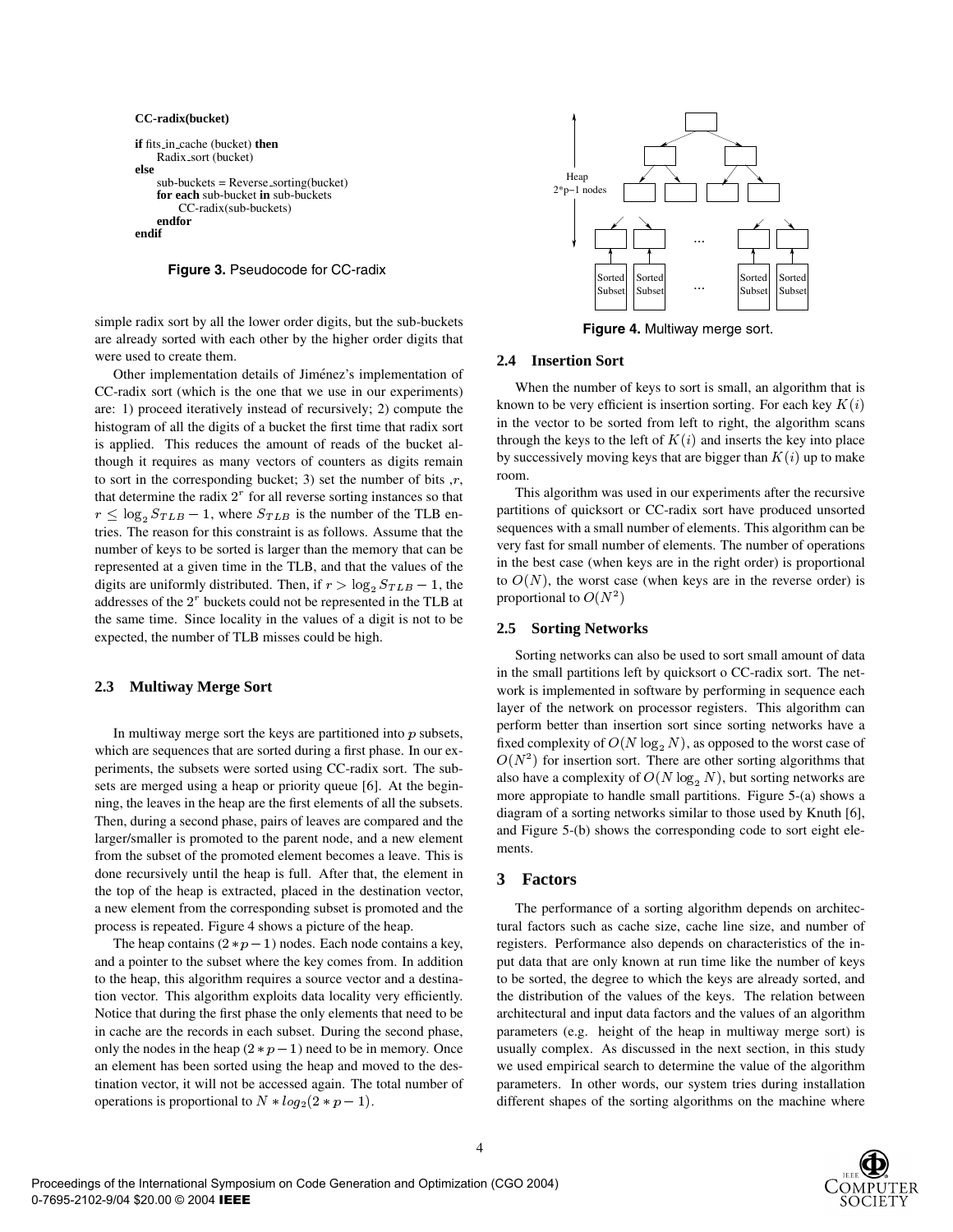

**Figure 5.** Sorting Network.(a)-Diagram of a sorting network. (b)-Code corresponding to (a). (c)-Code equivalent to (b), but with a different scheduling.

the library is to execute using input data sets with different characteristics. By measuring execution time it identifies the best values for the parameters that determine the shape of the algorithms. The values of some of these parameters are only a function of the target machine, while other parameters depend on the characteristics of the input data set and therefore the value of these parameters can only be decided at runtime, once the data to be sorted is known. It is not always obvious which parameters can be decided statically and which are a function of the input data.

The architectural and input data characteristics influence the parameters through empirical search. Much of this search could be avoided if we could express the values of the algorithm parameters as expressions of values of the architectural features as we did for the ATLAS system [14], but this has not been accomplished and remains an open problem.

#### **3.1 Architectural Factors**

In this section we discuss three architectural factors: cache size, the number of registers, and the size of the cache line.

## **3.1.1 Cache Size**

A well-known transformation that has been used to enhance data locality of numerical computations is loop tiling. This transformation divides the (multi-dimensional) iteration space into smaller blocks or tiles with the goal of maximizing data reuse by ensuring that each tile fits in the data cache and by reordering the computation so that several accesses to the same tile are executed consecutively [2].

Tiling can also be applied to sorting algorithms by partitioning the data in such a way that the subset of data to sort fits in the cache. We discuss next how tiling can be incorporated into each sorting algorithm considered by our library generator. Notice that,

to simplify the discussion, what we call the data includes the keys plus the auxiliary data structures that each algorithm requires.

**Quicksort**. Lamarca et al [7] evaluate a memory-optimized version of quicksort that they call multi-quicksort. When the number of keys to sort is larger than the cache size, multi-quicksort uses several pivots to divide the set of keys into subsets which are likely to fit in the cache. The main challenge in this algorithm is to choose the pivots to maximize the probability that most subsets would fit in the cache. A drawback is that multi-quicksort cannot be done efficiently in-place and executes more instructions that the base quicksort. The results in [7] show that the execution times of multi-quicksort and our implementation of quicksort, which is based on Sedgewick's proposed optimizations, are very close even for large data sets. Thus, we did not implement multi-quicksort.

One of the optimizations proposed by Sedgewick has a negative effect on cache locality and therefore it could be better not to apply it in some cases. This optimization consists in ignoring small partitions while executing quicksort and applying insertion sort over the whole set of the elements at the very end. This optimization eliminates the overhead of calling the insertion sort procedure during the recursion, and as a result, it reduces the number of executed instructions. However, sorting these small partitions as they appear during the recursion procedure, reduces the number of cache misses because the elements to be sorted are already in the cache [7]. Since it is not clear which of these two strategies results in a lower execution time, we try both optimizations when installing our library and choose the one that results in best performance. By empirical search the installation phase determines the size of the partitions to which insertion sort should be applied.

**CC-radix**. The CC-radix algorithm exploits data locality by partitioning the data into subsets that fit in the cache. When the set of data to sort is larger than the cache size, CC-radix partitions the data until the bucket fits into the cache. This reduces the number of cache misses, although it requires the execution of more instructions.

Remember that the radix for the partitioning (or reverse sorting) is chosen so that  $r \leq \log_2 S_{TLB} - 1$ , where  $S_{TLB}$  is the number of the TLB entries. While this solves the TLB problem, it may force CC-radix to perform a large number of partitions or reverse sorting steps for large data sets, if  $\log_2 S_{TLB}$  is small.

**Multiway merge**. The multiway merge sort algorithm exploits data locality in a very natural way. It partitions the  $N$  keys to sort into  $p$  subsets, each containing  $N/p$  keys. These subsets are sorted using CC-radix. Then a heap of size  $(2 * p - 1)$  is used to sort the keys across subsets. When the number of keys to sort is too large, the algorithm could be applied recursively, but we did not do this in the experiments reported in this paper.

To exploit data locality the value of  $p$  should be chosen in such a way that the data sets of size  $N/p$  and  $(2 * p - 1)$  in the corresponding phases fit in the cache. Choosing a value for  $p$  that meets the above conditions would reduce the miss ratio. However, we know that the number of operations executed by the heap sort, the CC-radix and quicksort algorithms used in the multiway merge depends on the characteristics of the data to sort. Our final goal is to improve performance not just to minimize cache misses. Our experiments have shown that the best value of  $p$  does not only de-

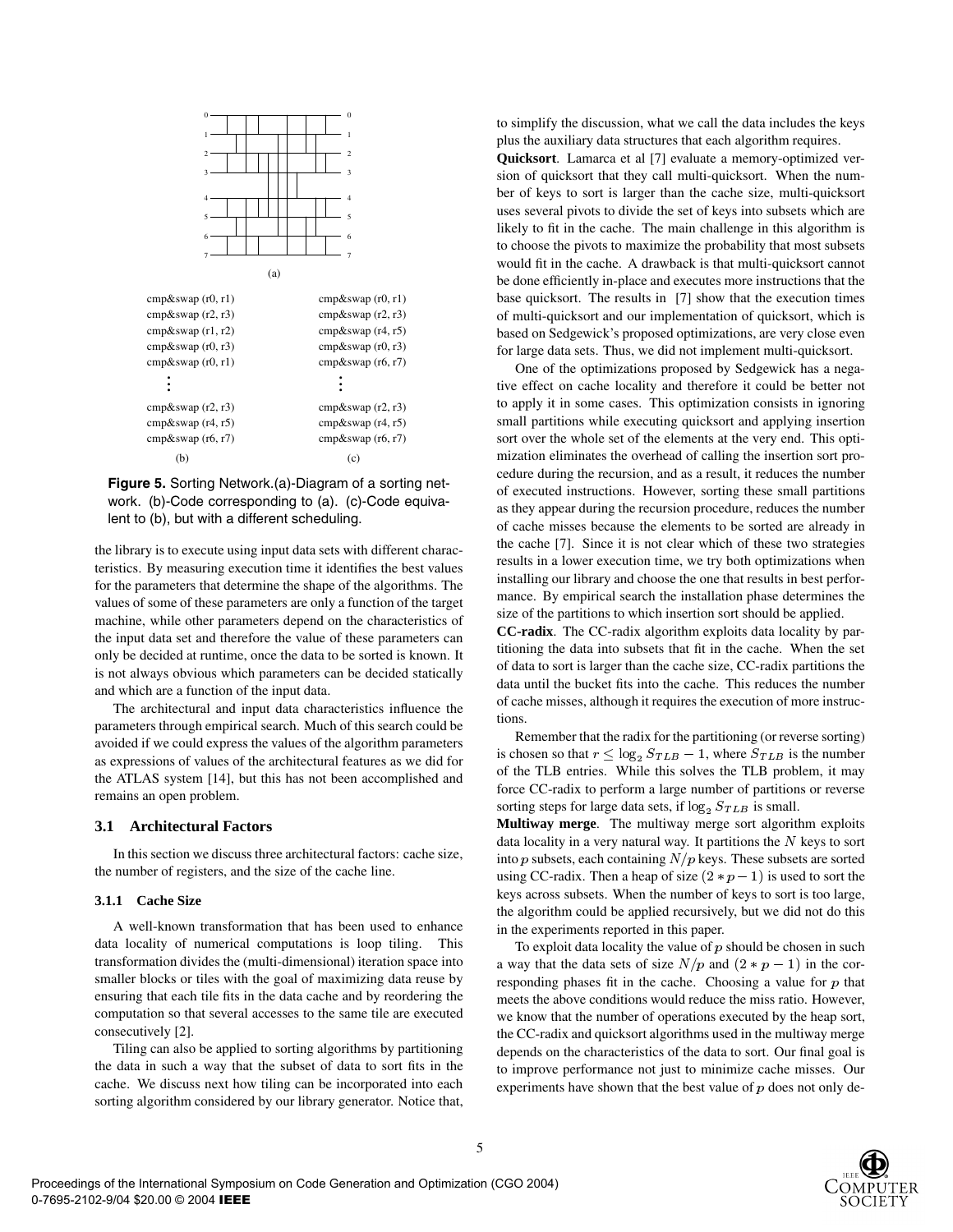pend on the size of the cache but also on the characteristics of the input data.

Finally, notice that there have been many studies by the compiler community on estimating good tile sizes in the context of general purpose compilers, especially for numerical computing. However, the tile size is in general easier to determine for numerical computations than for sorting. For example, in the case of matrix multiplication the total number of arithmetic operations is practically not affected by the size of the tile. Therefore, the tile size can be chosen just by taking into account the number of cache misses, and as a result, the tile size can be obtained by empirical search when a library is being installed [12] or just by evaluating an expression involving the cache size [14]. However, as we have just outlined,this cannot be done for sorting algorithms because their performance depends on the characteristics of the input data.

#### **3.1.2 Number of Registers**

The registers are the highest level of the memory hierarchy. When the number of keys to sort is very small, the sorting operation could be partitioned into tiles that are sorted in place using the processor registers. Figure 5-(b) shows the resulting code when register tiling is applied to a sorting network algorithm that sorts eight elements. Figure 5-(c) shows the same example, but in this case the code has been scheduled so that instructions accessing the same element have at least one independent instruction in between.

The code implementing register tiling should be called when a partition is smaller than a certain threshold. This threshold depends on the number of registers that are available to the programmer. If this program is written in high-level language, this number could be further restricted by the compiler. This number is difficult to determine and therefore we use empirical search when installing the library to obtain this threshold parameter. Furthermore, for each threshold value, we search for the schedule that obtains the best performance by varying the number of independent instructions that are placed between two dependent instructions.

Finally, notice that some architectures have special devices that can be used for sorting. This is the case of some Intel machines, which have a stack of processor registers and the corresponding instructions to handle the stack. In this case, the compiler may translate the compare and exchange instructions into the stack instructions. In this case, the performance of the stack, instead of the number of registers, will determine the performance.

#### **3.1.3 Cache Line Size**

When several data elements fit in the same cache line, we may reduce cache misses if, when we access an element, we subsequently access the rest of elements in the cache line. This way we are exploiting spatial locality. Sorting algorithms that scan the data like insert sort or quicksort have high spatial locality, and result in a high cache line utilization. Algorithms like CC-radix sort, exploit this spatial locality when reading the source vector, but not when writing the keys into the destination vector.

In the case of the multiway merge sort, the heap is implemented as an array of nodes where siblings are located in consecutive array elements. When sorting using the heap, there are some operations that execute frequently. One of these operations searches for the

child with the largest/smallest key. Thus, if the number of children of each parent is smaller than the number of nodes that fit in a cache line, the cache line will be under-utilized. For this reason, we use a heap with a fanout of  $A/r$ , that is, each parent has  $A/r$ children, where A is the size of the cache line and r is the size of each node. Figure 6 shows a heap where each parent has 4 children, what would result in maximum cache line utilization when the cache line has for example 32 bytes and each node has 8 bytes. Of course, for this to be true, the array structure implementing the heap needs to be properly aligned.



**Figure 6.** Fill as many as possible child nodes into a cache line.

#### **3.2 Input Data Factors**

When evaluating the performance of a sorting algorithm, most studies only consider the algorithm complexity of the average and the worst case for the uniform distribution [6]. However, this may not suffice for the selection of the best sorting algorithm for a particular data set. In the past, the number of keys to sort has been typically used to decide the algorithm to apply, but other characteristics of the input data are usually ignored. Next, we discuss the characteristics of the input data that we have found to affect the performance of the sorting algorithms.

#### **3.2.1 Number of keys to sort**

One factor could be the number of keys to sort, although as described in the introduction, when considered by itself, it does not affect the relative performance of the sorting algorithms we considered.

## **3.2.2 Distribution of the input data**

One of the statistical properties that determines how data are spread out is the *distribution*. Most of previous studies that have worked on sorting algorithms have only considered uniform distribution. However, other distributions are also important. For example, in the TPC-H database benchmark [1] the exponential and the uniform distribution are used to generate the database. Figure 1 shows the execution time of quicksort, CC-radix and multiway merge with three distributions: normal, uniform and exponential. The standard deviation is constant. As it can be seen, the distribution does not seem to affect much the performance of the different algorithms in the platform shown. In most cases, differences are within 15%. Experiments in other platforms produced the same results.

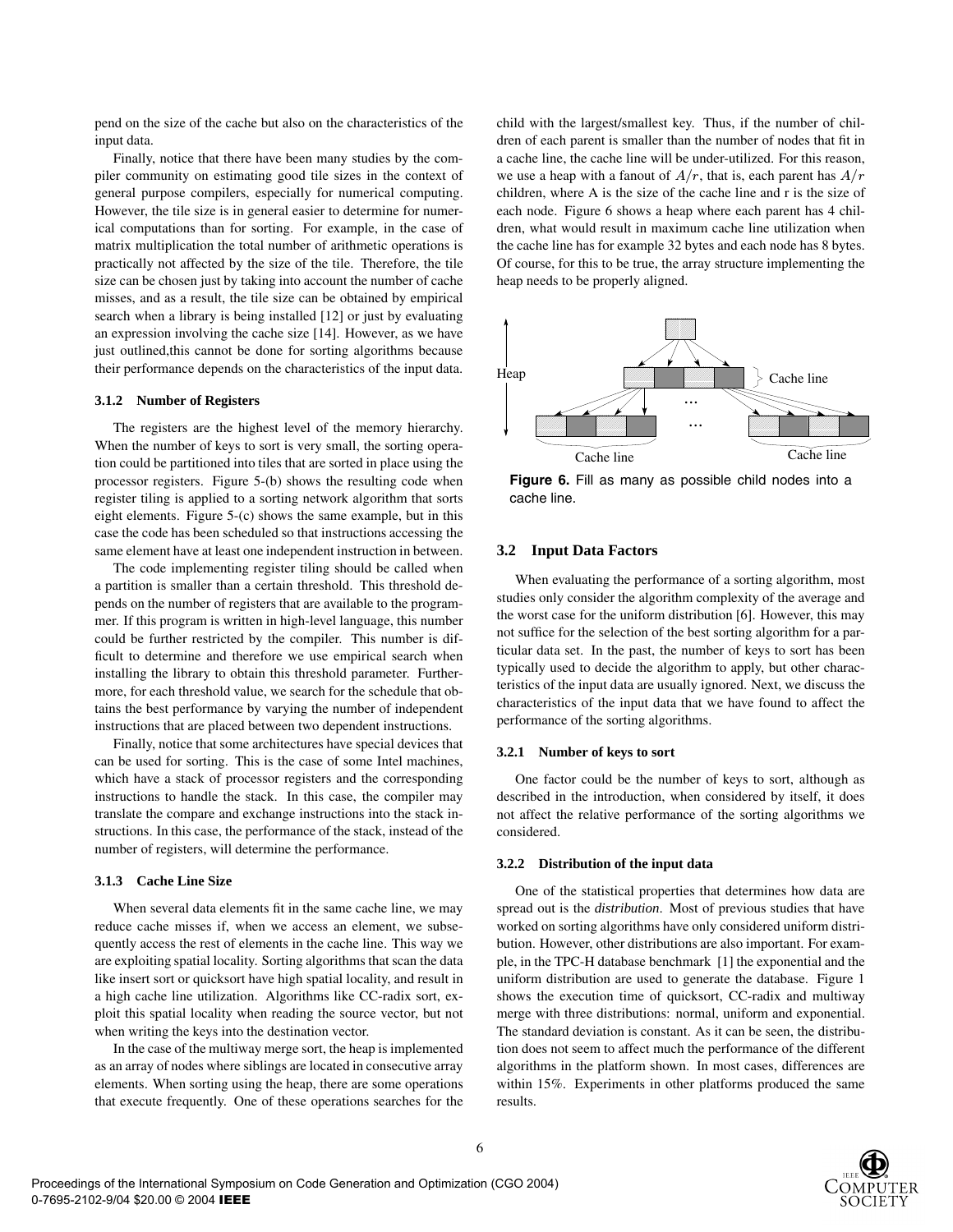#### **3.2.3 Standard Deviation**

Another property is the standard deviation. Figure 2 shows the effect of standard deviation in performance. The keys were generated using a normal distribution. The Figure shows that the execution times of the different algorithms change with the standard deviation. For 2M keys we see that, for small values of standard deviation quicksort is the best algorithm. For large values of standard deviation, CC-radix sort is the best. However, for 16M keys, the best algorithm for small values of standard deviation is multiway merge. CC-radix sort is also the best one for 16M keys as the standard deviation increases.

Let us see why the performance of CC-radix sort depends on the value of standard deviation. CC-radix sort partitions the data in each bucket that does not fit into the cache. If the values of the elements in the input data are concentrated around some values, it is more likely that most of these elements end up in a small number of buckets. Thus, more partitions will have to be applied before the buckets fit into the cache. On the other hand, when the elements are spread out, values will be distributed among the buckets and fewer partitions will be necessary to fit the buckets in the cache, and as a result CC-radix sort will perform better.

Finally, besides the normal distribution that we used to generate the experiments in Figure 2, we also tried exponential and uniform distributions with different numbers of keys and standard deviations, but we did not see variations in the execution times.

Thus, from our experimental results we consider that the characteristics of the input data that determine the behavior of the algorithms in our set are the number of keys to sort and the standard deviation. Our experiments also take us to conclude, that both factors need to be considered when deciding which is the best algorithm. Taking into account a single factor, such as the number of keys could result in a wrong conclusion, as the results from Figure 1 show.

## **4 Building the Library**

In this section, we discuss the procedures followed to install the sorting library and to decide at execution time, based on the characteristics of the input data, which algorithm to execute and the specific configuration this algorithm should assume. The objective of the installation phase is to determine the configuration that each algorithm should assume to deliver the best performance on the particular target machine. In our current implementation this configuration is independent of the input data in the case of quicksort and CC-radix sort and is a function of the characteristics of the input data in the case of multiway merge.

To determine the algorithm parameters that depend on the architecture, the installation phase executes the algorithm for several different values of these parameters and selects the combination of parameter values that delivers the best performance. This approach is similar to that followed by other empirical optimizers like ATLAS [12] or SPIRAL [13]. To determine at run time the best sorting algorithm for a given input data the installation phase learns a function that maps properties of the input data onto the best algorithm. The training of the function is based on the *Winnow machine learning algorithm* [9], which can learn concepts that are linearly separable. The range of the function includes only two properties of the input data: the number of records to sort and the *entropy*, which we describe below. Information about the distribution is not necessary, since it has very little influence on the relative performance of the algorithms.

We first describe the entropy in Section 4.1, and then the implementation details, including the Winnow algorithm are presented in Section 4.2.

# **4.1 Entropy**

As explained in Section 3.2, when the number of keys is small (usually less than 3 million) the best sorting algorithm is either quicksort or CC-radix sort. For larger numbers, either CC-radix or multiway merge are the best algorithms. Consequently, our runtime selection method will first make use of the number of keys to sort to determine which two algorithm are in the running and then use entropy to determine when to choose CC-radix sort.

The performance of the CC-radix sort is mainly affected by the number of times that a partition ("Reverse Sorting" in Figure 3) needs to be performed before the resulting buckets fit into the cache. This number depends on how many different values each of the digit positions of the key assumes across the entire input data set. If the most significant digit only assumes a few different values, most of the keys will end up in the same subset when applying CC-radix sort. As a result, the data will have to be partitioned again. If, however, the values of the digit are spread out, the keys will go into different subsets, and it is more likely that the data would fit in the cache, making additional partitions unnecessary.

Although the standard deviation is related to the distribution of each digit position, it does not give us precise information. Standard deviation measures the distribution of key values instead of the distribution of each digit position. In addition, the standard deviation is expensive to compute. It requires several operations per key. We can, however, use the notion of entropy from information theory. Thus, we can compute the entropy of each digit position for all the keys in the input data. If the values of a digit position are spread out, the entropy is high. In this case the data would be distributed in many buckets and fewer partitions would be needed to make the data fit in the cache. If, however, the entropy is low, it means the opposite.

To compute the entropy, we need to scan the data and get the number of keys that have a particular value for a particular digit position. For each digit, the entropy is computed as  $\sum_i -P_i$  \*  $\log_2 P_i$ , where  $P_i = c_i/N$ ,  $c_i$  is the number of keys with value i in that digit, and N is the total number of keys. We obtain a vector of entropies. Each element of the vector represents the entropy of a digit position in the key.

## **4.2 Implementation Details**

In this section we explain the implementations of our library. We explain the empirical search of parameters that depend on the target architecture in Section 4.2.1, the learning procedure used to compute the selection function in Section 4.2.2, and the runtime selection procedure in Section 4.2.3.

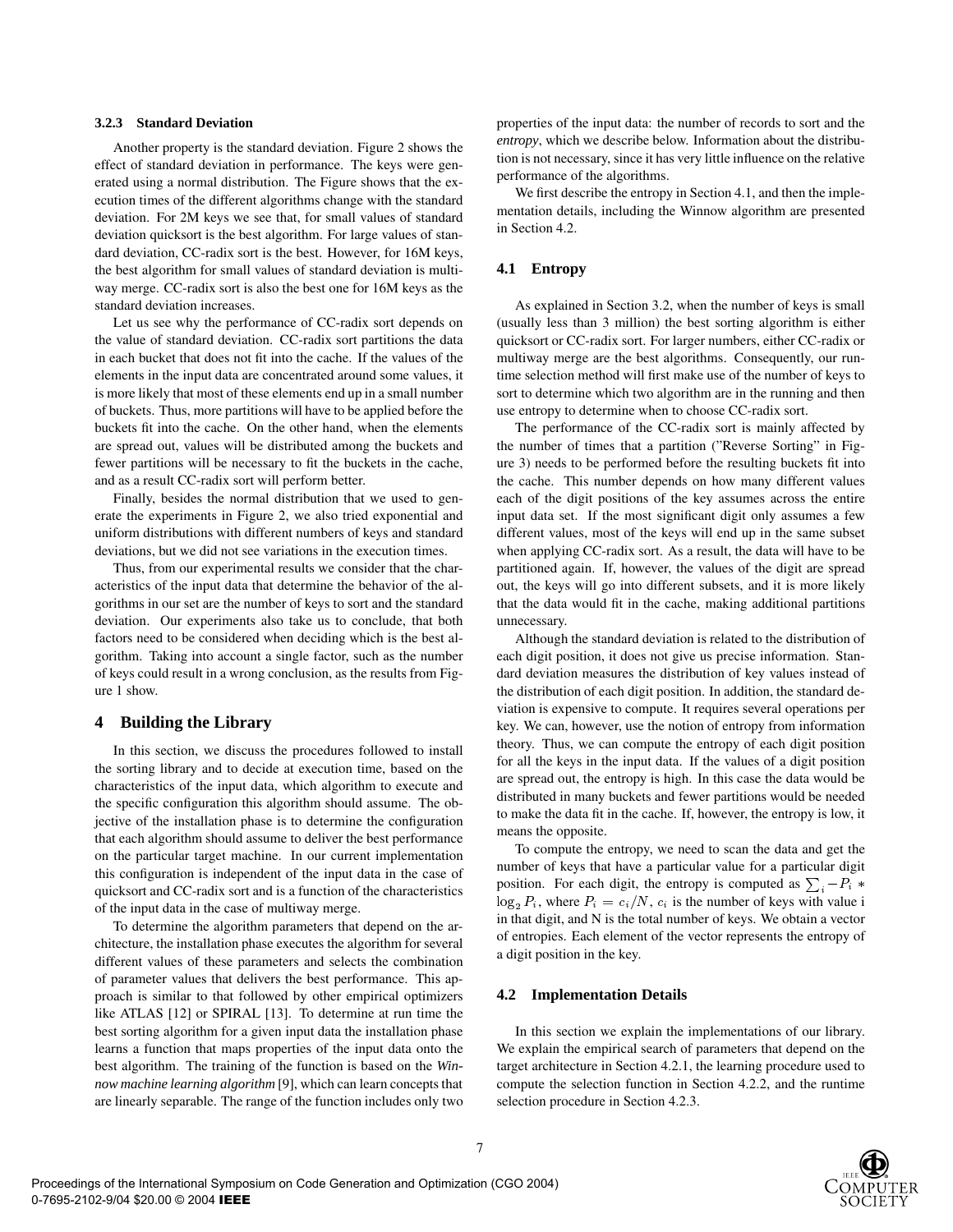## **4.2.1 Empirical search of parameters that depend on the architecture**

To optimize performance, empirical search is used to determine the exact form that the sorting algorithms should have for the machine where the library is being installed. In the case of quicksort and CC-radix sort, only one configuration is used through out this work. In the case of multiway merge sort, the best configuration is a function of the entropy vector and the number of keys of the input data set. Therefore, at installation time, the best configurations (size of the heap and fanout) are identified for several values of the pair (dataset size, entropy vector). At run time, the system counts the number of records,  $N$ , and computes the entropy vector of the input set,  $E$ , and selects from the table the configuration of multiway merge sort corresponding to the index of the table that is closest to the pair  $(N, E)$ .

For quicksort, empirical search is used to determine whether it is better to use insertion sort or sorting networks for small partitions. In addition, empirical search looks for the threshold below which one of these two algorithms is to be applied. Thus, the installation phase of the library generates an input data set and sorts it in four different ways: i) using only quicksort, ii) using quicksort first, leaving partitions smaller than a threshold unsorted and at the end applying insertion sort to the whole array of keys, iii) using quicksort and immediately sorting partitions smaller than the threshold using insertion sort, and iv) quicksort using sorting networks when small partitions are found. In ii), iii) and iv) we need to find a threshold. Thus, we run these options with several thresholds that range from 8 to 32 in steps of 4. The experiment is executed with several input sets, to reduce statistical errors. The option that obtains the best performance will be used to generate the code for quicksort. Notice that our library is written in C, and consequently the architectural features of the machine and the interaction between the compiler and the C code will determine the threshold values that obtain the best performance. Also, when searching for a threshold value for sorting networks, for each threshold we try different schedules (Section 3.1.2). However, the scheduling in the C code will interact with the scheduling that the compiler does.

In the case of CC-radix sort, once the partition fits in the cache, the remaining digits are sorted using a simple radix algorithm. However, if the amount of elements in the set is small enough it can be sorted using insertion sort or sorting networks. Thus, we use empirical search to find out which of these options is the best: i) CC-radix with radix sort, or ii) CC-radix with insertion sort iii) CC-radix with sorting networks. Again, we need to find the threshold value for the size of the set to be sorted. The procedure is similar to the one used in quicksort, and again the option that results in the best performance will be used to generate the code for CC-radix sort.

For multiway merge, we need to find the size of the heap and the fanout. However, as mentioned above, these values not only depend on the characteristics of the target machine but also on the input data. The installation phase searches for their best value during the learning procedure explained in the next section.

#### **4.2.2 Learning Procedure**

After computing the configuration of quicksort and CCradix sort, the next step of the installation process is to find a function  $f$ , that based on the number of keys to sort  $(N)$ , and the entropy vector  $(E)$  predicts the best algorithm among CC-radix, quicksort, or multiway merge.  $f : (N, E) \rightarrow$  ${CC-}$ radix, Multiway Merge $(N, E)$ , Quicksort. Here, multiway merge is indexed by N and E because the values of the heap size and fanout of this algorithm will depend on the number of keys to sort, and the entropy vector of the input.

This function is evaluated in two steps. The first step uses the size of the input data to determine whether the comparison should be between quicksort and CC-radix sort or between multiway merge sort and CC-radix sort. The second step makes a binary decision between the pair of sorting algorithms selected by the first part. The second part of the function is learned at installation time using the Winnow algorithm. This algorithm computes weights  $w_i$  and a threshold  $\theta$  such that  $\sum_i w_i * E_i > \theta$  if and only if CCradix sort performs better than the other algorithms (quicksort or multiway merge sort) for input data with the entropy vector  $E$ .

We assume that the second step of our function is linearly separable as assumed by the Winnow algorithm. The experimental data presented in the next section show that good results are possible under this assumption. It can also be argued that this is a reasonable assumption by observing that the entropies of the most significant digits are more important (have a bigger weight) than those of the least significant ones. The reason is that if the entropy value of the more significant digits is high, it is more likely that the subsets will fit into the cache, and as a result, partitioning will not have to be applied using the low order digits. The relative weights of the entropy of each digit will depend on the amount of data to sort and the size of the cache. Intuitively, for a given cache size, the more data we sort, the more digits we will need to consider until the data fit in the cache. The Winnow algorithm seems appropriate to deal with this problem.

The training data consist of input sets with different number of keys and standard deviations. For each number of keys, we generate input sets with standard deviations of sizes  $8^n * 512$ , with n ranging from  $0$  to  $5$ . It is very difficult to generate an input set with a given entropy vector, so we use different standard deviation to control *entropy* indirectly. Each input set is sorted with all the algorithms: quicksort, CC-radix, and multiway merge sort. In the case of multiway merge sort, for each of these input sets the system empirically searches for the best value for  $size\_of\_the\_heap$ and the  $fanout$  of the heap. For quicksort, and CC-radix sort we have previously determined the best parameters for these algorithms and these platforms.

For each input in the training set we measure the performance of each algorithm. For each size of the input data set, the Winnow algorithm will result in a tuned weight vector. In addition to the weight vector we also keep track of which algorithm was better, CC-radix sort or either quicksort for smaller data set sizes or multiway merge for larger inputs.

Notice that for each size of the input data in the training set we have searched the value for  $size\_of\_the\_heap$  and the  $fanout$  for the multiway merge algorithm. As mentioned in Section 4.2.1, we

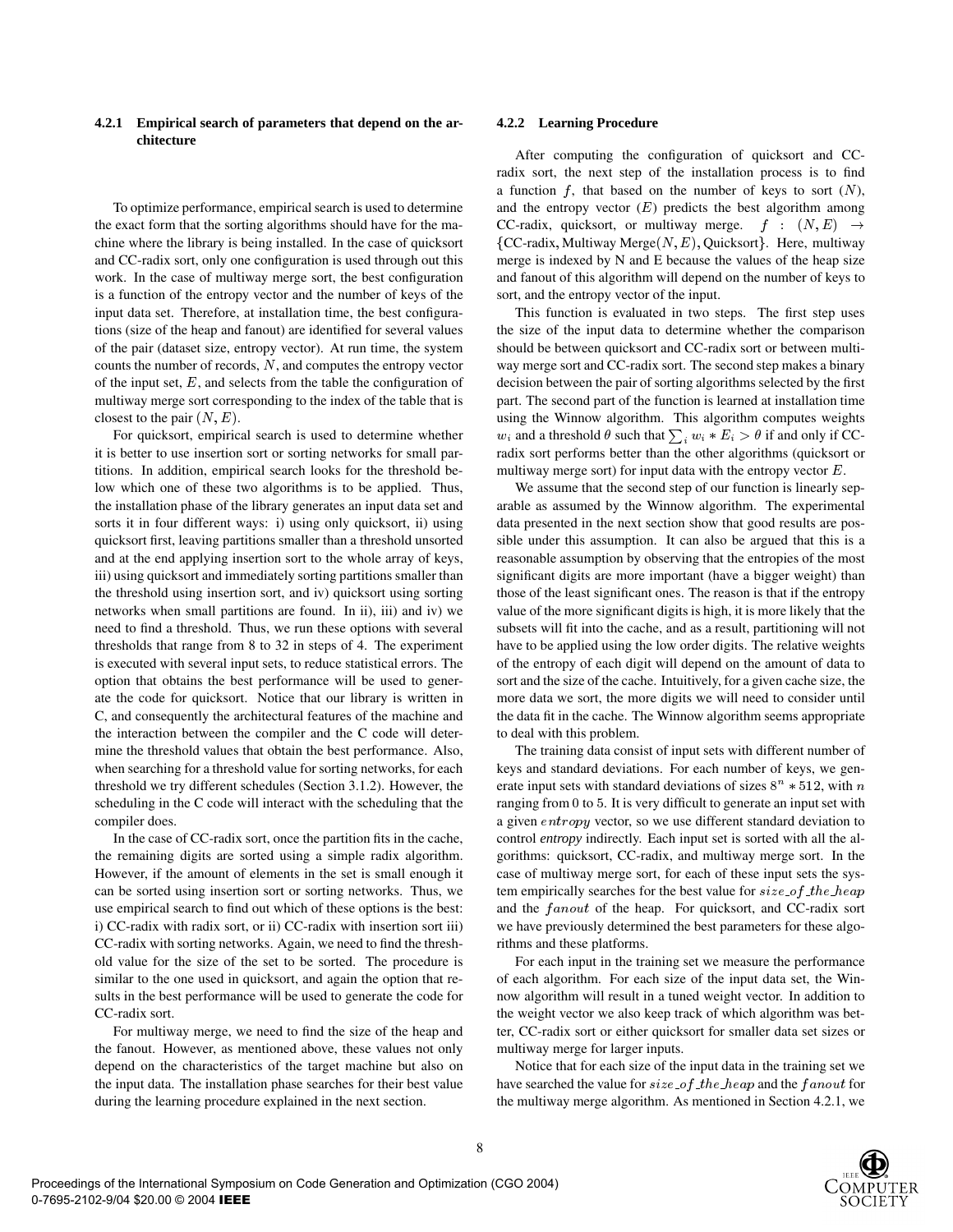keep this information in a table indexed by the amount of data to sort and the entropy vector.

### **4.2.3 Runtime Procedure**

At runtime, the system computes the entropy vector of all the digit positions of the input data. Then it computes the inner product  $(S$  in Figure 7) of the entropy vector and the weight vector corresponding to the size of the actual input data set. If the result is larger than the threshold, the prediction is to use CC-radix sort. If however, the value is smaller, the algorithm to use will be either quicksort or multiway merge, depending on the input data set size. This algorithm we call *Select Algorithm* and it is shown in Figure 7-(a).

When the predicted algorithm is multiway merge we need to access the table that keeps the parameters for  $size\_of\_the\_heap$ and the  $fanout$ . The algorithm is shown in Figure 7-(b)

```
\texttt{SELECT}\_\texttt{ALGORITHM}(\mathit{Src}, W, Threshold, Alg); Src:<br>: W:Input data
             Weight vector from Winnow algorithm
; Threshold: Threshold
; Alg:
: Alternative algorithm
Sample the input array and compute the entropy vector E_iCompute S = \sum_i W_i * E_iif S \geq Threethick
   select CC-radix
else
   select Alg
                               (a)
SELECT_MEMSORT_PARAMETER(S, Smallt); S: the inner-product of E and W as computed by the
              the contract of the contract of the contract of the contract of the contract of the contract of the contract o
;Smulti: Vector generated during the learning process.
             For each Si computed during the training process we
             have the size\_of\_the\_heap and the fanout. Smulti
```
Find  $t \in$  Smulti such that t is the closest to S Use the parameters corresponding to  $t$ 

is sorted.

#### (b)

**Figure 7.** Runtime algorithms. (a)-Select Algorithm (b)- Select Multiway Merge Parameters.

# **5 Evaluation**

In this section we present some measurements of the behavior of our sorting library generator. In Section 5.1, we describe the environmental setup that we used for the evaluation. Section 5.2 presents the performance results, and in Section 5.3 two sensitivity analysis experiments are discussed.

#### **5.1 Environmental Setup**

We evaluated our sorting library on seven different platforms: AMD Athlon MP, IBM Power3, Sun UltraSparc III, Intel Pentium III Xeon, SGI R12000, Intel Pentium IV, and Intel Itanium 2. Table 1 lists for each platform the architectural parameters, the version of the operating system, the compiler, and the compiler options used for the experiments.

All experiments sort records with two fields, a 32 bit integer key and a 32 bit pointer. The reason for this choice is that for

the long records typical of databases, sorting is usually performed on an array of tuples each containing a key and a pointer to the original record [10]. We assume that this array has been created before our library routine is called.

During the installation of our sorting library we used training sets of input data with 4M and 16M records with standard deviations of sizes  $8^n * 512$ , with *n* ranging from 0 to 5 and a normal distribution. Notice that by varying the standard deviation of the input data we also change the entropy.

For the experiments we used an implementation of CC-radix sort generously provided by the authors of [4].

The installation time of our library varies depending on the platform, but it ranges from 35 minutes in Intel Itanium 2 to 120 minutes in SGI R12000.

## **5.2 Performance Results**

Figure 8 presents plots of the execution time against the standard deviation when sorting 12M records for four different sorting algorithms: *adaptive sort*, which is the algorithm executed when our sorting library is called, quicksort, CC-radix, and multiway merge sort. The performance is measured in cycles per key and results are shown for the seven platforms in Table 1. The input data sets used for the experiments in Figure 8 differ from the data sets used for training during installation in the number of records and the standard deviations. Specifically, the input data sets used for the experiments contain 12M records, and standard deviations of sizes  $4^n * 512$ , with *n* ranging from 0 to 8. The weight vector used by our runtime system was computed during training based on input data sets containing 16M records. Also, the table mapping the entropy vector to the best parameters of the multiway merge was computed using a training input of 16M records. The distribution of the data used in the experiments is the same as that of the training set (normal distribution). However, we have found that similar results are obtained with other distributions.

Figure 8 shows that adaptive sort chooses the best algorithm for all the platforms. As discussed below, the performance of adaptive sort is somewhat lower than that of the best algorithm at each point due to the overhead associated with the process of selecting the best algorithm. For the data set sizes of 12M records used in this experiment the trend is the same in all the platforms. In all cases, multiway mergesort is the fastest algorithm when the value of the standard deviation is low. And, as the standard deviation increases, CC-radix sort improves and eventually becomes the faster. Adaptive sort identifies the best algorithm and the cross-point correctly in all platforms. This cross-point is at different values of standard deviation in each platform. Thus, our results indicate that the use of the entropy and the amount of data, together with the Winnow algorithm, systematically leads to the selection of the best sorting algorithm.

The versions of quicksort and CC-radix sort used in the experiments are those obtained statically at installation time using empirical search.

The use of runtime decision of adaptive sort introduces an average overhead of a 5%. This overhead comes from sampling the input data set, the computation of the vector of entropies, and the prediction. To compute the entropy we used a sample of 1 element

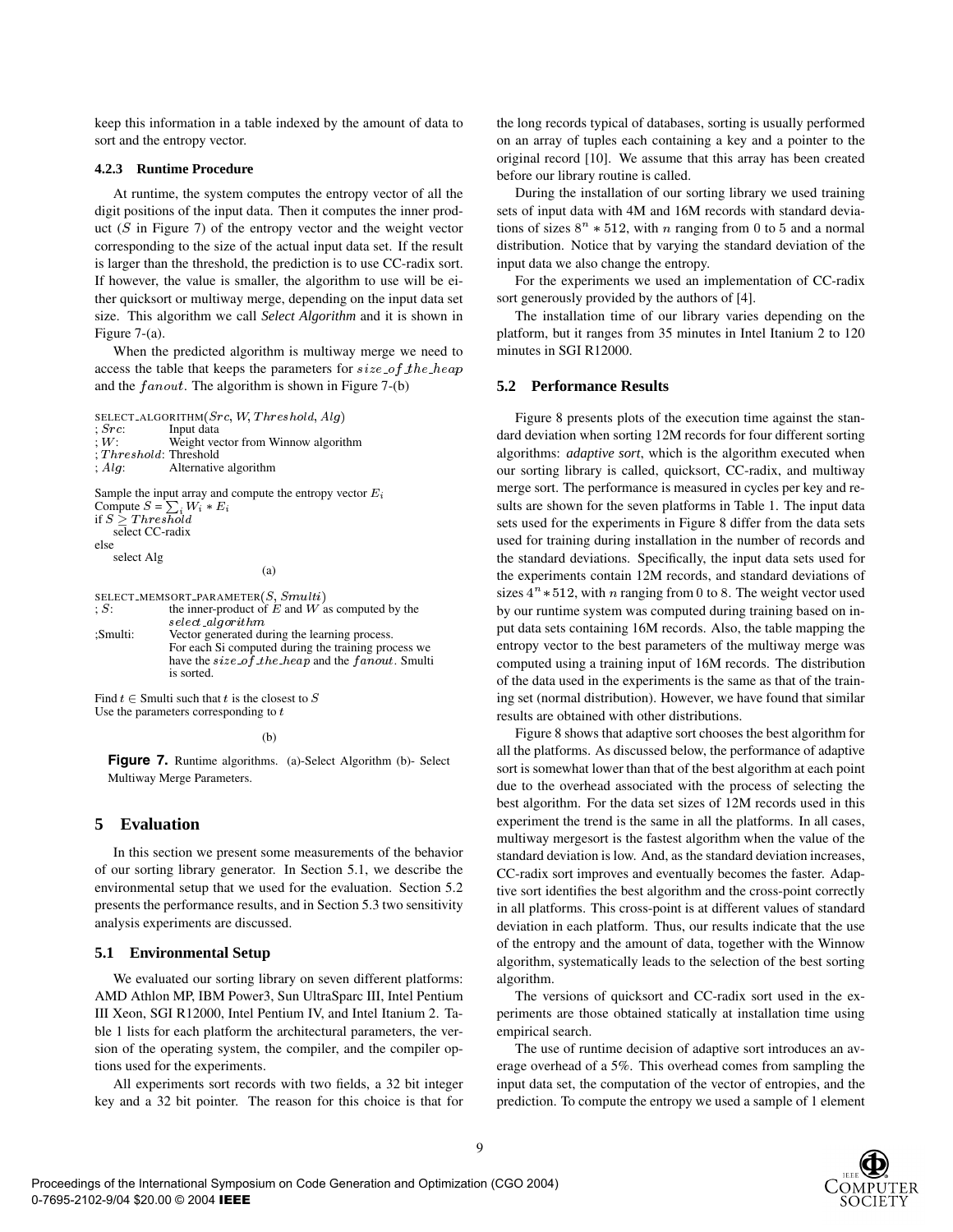|                         | AMD               | IBM            | Sun              | Intel PIII      | SGI                    | Intel PIV     | Intel Itanium <sub>2</sub> |
|-------------------------|-------------------|----------------|------------------|-----------------|------------------------|---------------|----------------------------|
| CPU                     | Athlon MP         | Power3         | UltraSparc III   | PIII-Xeon       | R <sub>12000</sub>     | Pentium IV    | Itanium 2                  |
| Frequency               | 1.2GHz            | 375MHz         | 750MHz           | 550MHz          | 300MHz                 | 2GHz          | 1.5GHz                     |
| L1d/L1i Cache           | 64KB/64KB         | 64KB/64KB      | 64KB/32KB        | 16KB/16KB       | 32KB/32KB              | 8KB/12KB      | 16KB/16KB                  |
| L <sub>2</sub> Cache    | 256KB             | 8MB            | 8MB              | 512KB           | 4MB                    | 512KB         | 256KB                      |
| Memory                  | $1$ GB            | 8GB            | 4GB              | 1 <sub>GB</sub> | 1GB                    | 512MB         | 8GB                        |
| ΟS                      | RedHat9           | AIX4.3         | SunOS5.8         | RedHat7.3       | IRIX64 v6.5            | RedHat7.2     | RedHat7.2                  |
| <b>Compiler Version</b> | $\text{gcc}3.2.2$ | VisualAge c v5 | Workshop cc v5.0 | $\gcd(3.3.1)$   | MIPSPro cc $v7.3.1.1m$ | $\gcd(3.3.1)$ | $\text{gcc}3.3.2$          |
| <b>Compiler Options</b> | $-O3$             | -O3 -bmaxdata: | -native $-xO5$   | $-O3$           | $-O3$ -TARG:           | $-O3$         | $-O3$                      |
|                         |                   | 0x80000000     |                  |                 | platform=IP30          |               |                            |

| Table 1. Test Platforms. L1d stands for L1 data cache, while L1i stands for L1 instruction cache. Intel Pentium IV has a |  |  |  |  |
|--------------------------------------------------------------------------------------------------------------------------|--|--|--|--|
| 12KB trace cache instead of a L1 instruction cache. Intel Itanium 2 has a L3 cache of 6MB.                               |  |  |  |  |



**Figure 8.** Execution time versus standard deviation for our library and the different sorting algorithms when sorting 12M records.

out of 4 in the input data. Scanning all the data in the input instead of sampling would have resulted in an additional overhead of 2%. This overhead could perhaps be reduced without affecting accuracy by applying more sparse sampling. Also, notice that this overhead pays off since in most situations the wrong decision leads to much lower performance. In addition, when the predicted algorithm is CC-radix sort, most of the operations that cause the overhead could be used to replace some of the operations of CCradix sort. The reason is that the histogram built to compute the entropy can be reused in CC-radix sort. We did not apply this optimization because for our experiments we used the CC-radix sort provided by Jimenez et al. [4] and we did not modify their code.

If we compare quicksort, CC-radix, and multiway merge sort, we find that quicksort is never the best algorithm when sorting 12M records, although in a few situations it obtains the same performance as one or both of the other two. Multiway merge sort is better than CC-radix sort for small standard deviations because small standard deviation tend to increase the number of keys with the same value. As a result, CC-radix sort tends to execute more partitions to fit the data into the caches. The partition process of CC-radix sort has a high data miss ratio that hinders performance. However, multiway merge sort naturally partitions the data in such a way that the data miss ratio can be kept low. In addition, as the standard deviation decreases, the parent node and the child node in the heap are more likely to have the same value. When that happens, no data movement is necessary. As a result, the number of instructions executed by multiway merge sort is very likely to be small for low values of standard deviation.

As the standard deviation increases, CC-radix sort needs fewer partitions to accommodate the data in the cache and, as a result, it performs better. For multiway merge sort the situation is just the opposite. More keys have different values and the number of operations in the heap increases.

We also ran experiments with fewer records. In particular, for 2M keys, quicksort and CC-radix sort obtained the best performance. In this case, our adaptive sort algorithm was also able identify the best algorithm.

Overall, our adaptive sort algorithm has proven to be very effective to predict the correct algorithm. Results in Figure 8 show that when sorting data inputs of 12M keys with various standard deviations, our adaptive approach selected the best algorithm for all the input data sets and all the platforms. The wrong decision could have introduced a performance degradation of up to 133% with an average value of 44%. This indicates that the technology

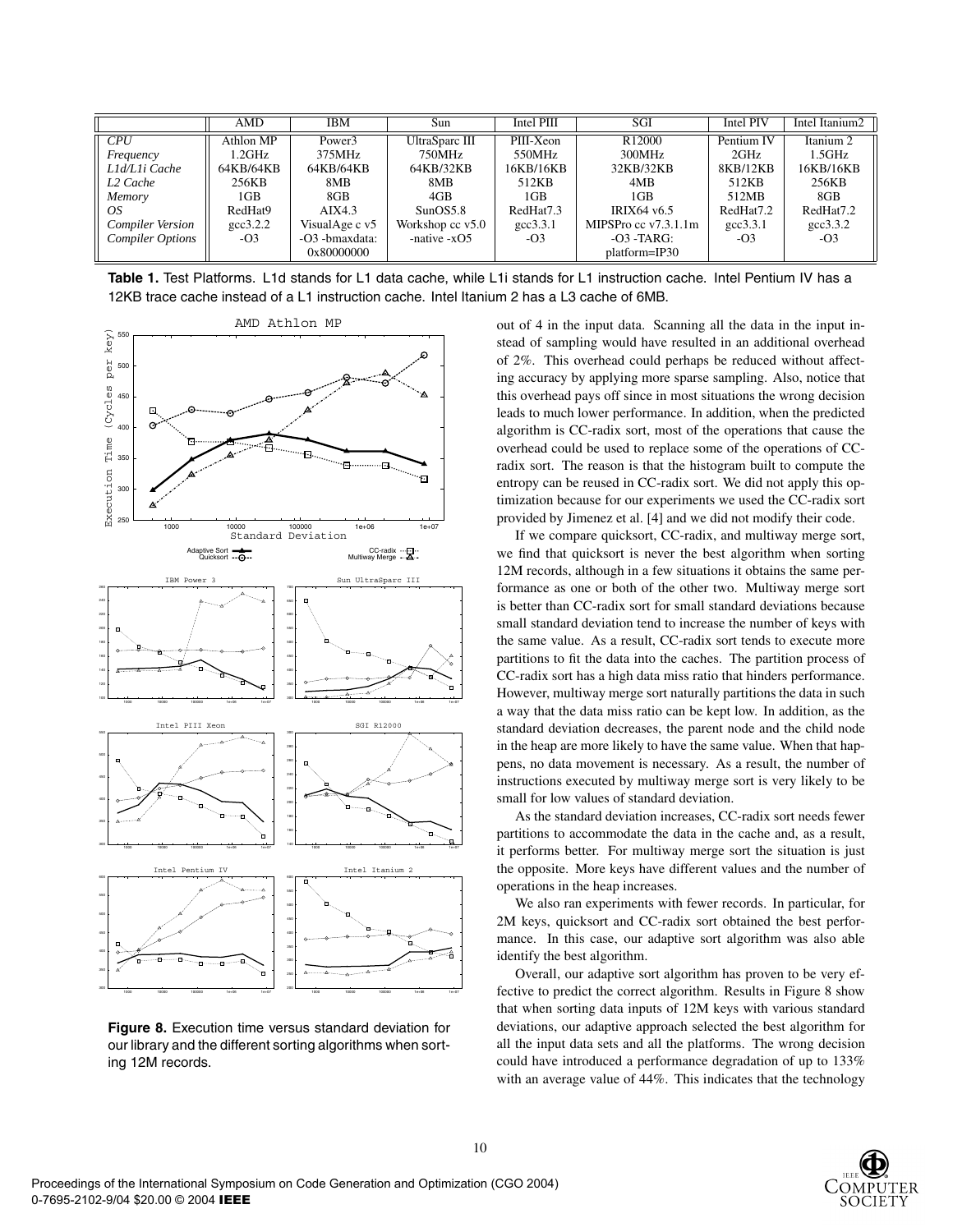that we have presented in this paper is well suited to the problem for which it was used.

## **5.3 Sensitivity Analysis**

In this section we study how sensitive the performance is to the variation of the algorithm parameters that are identified at installation time by the empirical search. We present results for the algorithms applied to small partitions by quicksort and for the heap size in the implementation of multiway merge sort.

Table 2 shows the execution time measured in seconds of four different versions of quicksort on three platforms: SGI R12000, Sun UltraSparc III and Intel PIII Xeon. For each platform we show results for two data set sizes, 4M and 16M, and four different options: plain quicksort (*Quicksort*), quicksort with a single insertion sort applied as a single pass at the end (*Insert Sort at the end*), quicksort with insertion sort applied to the small partitions as they appear (*Insert Sort at each partition*), and quicksort with sorting networks applied to small partitions as they appear (*Sorting Networks*). For the last three cases, results are shown for the thresholds that delivered the best result. The thresholds are the values that determine the partition size for which quicksort switches to one of the options just mentioned. The results show that quicksort plus sorting networks is the optimization that delivers the best performance. The only exception occurs Sun UltraSparc III with 16M, where insertion sort at the end obtains slightly better performance. The R12000 processor is the platform where sorting networks obtained the largest improvement, around 22% when compared to plain quicksort. On the average, sorting networks obtained a performance improvement of 15% when compared to plain quicksort.

|                         | <b>SGI R12000</b> |        | Sun UltraSparcIII |       | Intel PIII-Xeon |        |
|-------------------------|-------------------|--------|-------------------|-------|-----------------|--------|
|                         | 4M                | 16M    | 4M                | 16M   | 4M              | 16M    |
| <i><b>Ouicksort</b></i> | 2.960             | 13.915 | 1.579             | 6.498 | 2.429           | 10.886 |
| <b>Insert Sort</b>      | 2.676             | 11.576 | 1.406             | 6.098 | 2.174           | 9.759  |
| at the end              |                   |        |                   |       |                 |        |
| <b>Insert Sort</b>      | 2.859             | 11.976 | 1.475             | 6.415 | 2.321           | 10.486 |
| at each                 |                   |        |                   |       |                 |        |
| partition               |                   |        |                   |       |                 |        |
| Sorting                 | 2.275             | 10.994 | 1.372             | 6.160 | 2.081           | 9.207  |
| <b>Networks</b>         |                   |        |                   |       |                 |        |

**Table 2.** Execution time in seconds for quicksort and quicksort plus some optimizations using insert sort or sorting networks.

We now discuss how different sizes of the heap affect the performance of multiway merge sort. Notice that for a fixed number of keys to sort, the heap size determines the size of each sorted subset and vice versa. To analyze whether the best size of the subsets depends only on the cache size or on both cache size and input data, we used sets of 12M records generated with two different standard deviations (512 and 32768) and we sorted them using subsets of different sizes. Figure 9 shows the results. For each value of standard deviation the figure shows how the L1 data cache misses, L2 data cache misses, number of instructions executed and total clock cycles change as the size of the subset changes from 32 to 8M of records (notice that the values on the X axis have a logarithmic scale). The fanout of the heap is kept constant at two. The experiments were conducted on a R12000 processor and the measurements were done using hardware counters.

Comparing the results in Figure 9 for the two values of the standard deviation we can observe that the plots of L1 cache miss, L2 cache miss, and instruction count behave differently, and as a result the best performance for each value of the standard deviation (shown in the Execution Time plot of Figure 9-(d)) is obtained at different subset sizes. Figure 9 shows that when sorting the same number of records and using subsets of the same size, different standard deviations result in different cache misses, number of executed instructions, and total execution times. These results confirm that, as expected, sorting behaves differently than dense numerical linear algebra. For example, given a tiled implementation of matrix multiplication, if the matrix and tile size are kept constant, the cache misses, the number of executed instructions, and cycles remain constant. Thus, for matrix multiplications, the problem of searching for the optimal tile size can be simplified to that of finding the tile size that minimizes the data cache misses, and therefore a simple expression of the cache size can be used to compute the optimal value of the tile size [14]. In sorting, the problem is more complex, and a more complex approach involving runtime decisions such as the one discussed above is necessary.

Our approach seems to be quite effective. For the example shown in Figure 9 where 12M records are sorted, our runtime algorithms used the size of the subset obtained with a training set of 16M records. For the standard deviation of 512, the library routine selected a size of 16K, which is only 5% slower than the best size. For the standard deviation of 32768, the runtime selected a size of 32K, which is the value that obtained the best performance.

Finally, notice that to verify that the differences in cache misses, instructions and cycles executed depend on the standard deviation, and not on the values to sort, we ran several times the same experiment with different input data sets that had the same standard deviation but different values. We found that the differences for each of the events shown in Figure 9 were always less than 5%.

# **6 Conclusion**

In this paper we described an approach for the automatic generation of sorting libraries that produces routines that are highly tuned to the architecture of the target machine and that dynamically selects the best routine based on the characteristics of the input data.

The contribution of this paper is threefold. First, we identify the architectural and runtime factors that affect the performance of the sorting algorithms from a set that includes quicksort, CC-radix and multiway merge. Second, we use empirical search to identify the best shape and parameter values of a sorting algorithm. In addition, we identify those parameters that depend on both, architectural and input characteristics, and show that the use of the entropy is appropiate to select at runtime the best values. Finally we use the Winnow machine learning algorithm and two properties of the input data (entropy and amount of data) to select the best algorithm from the set.